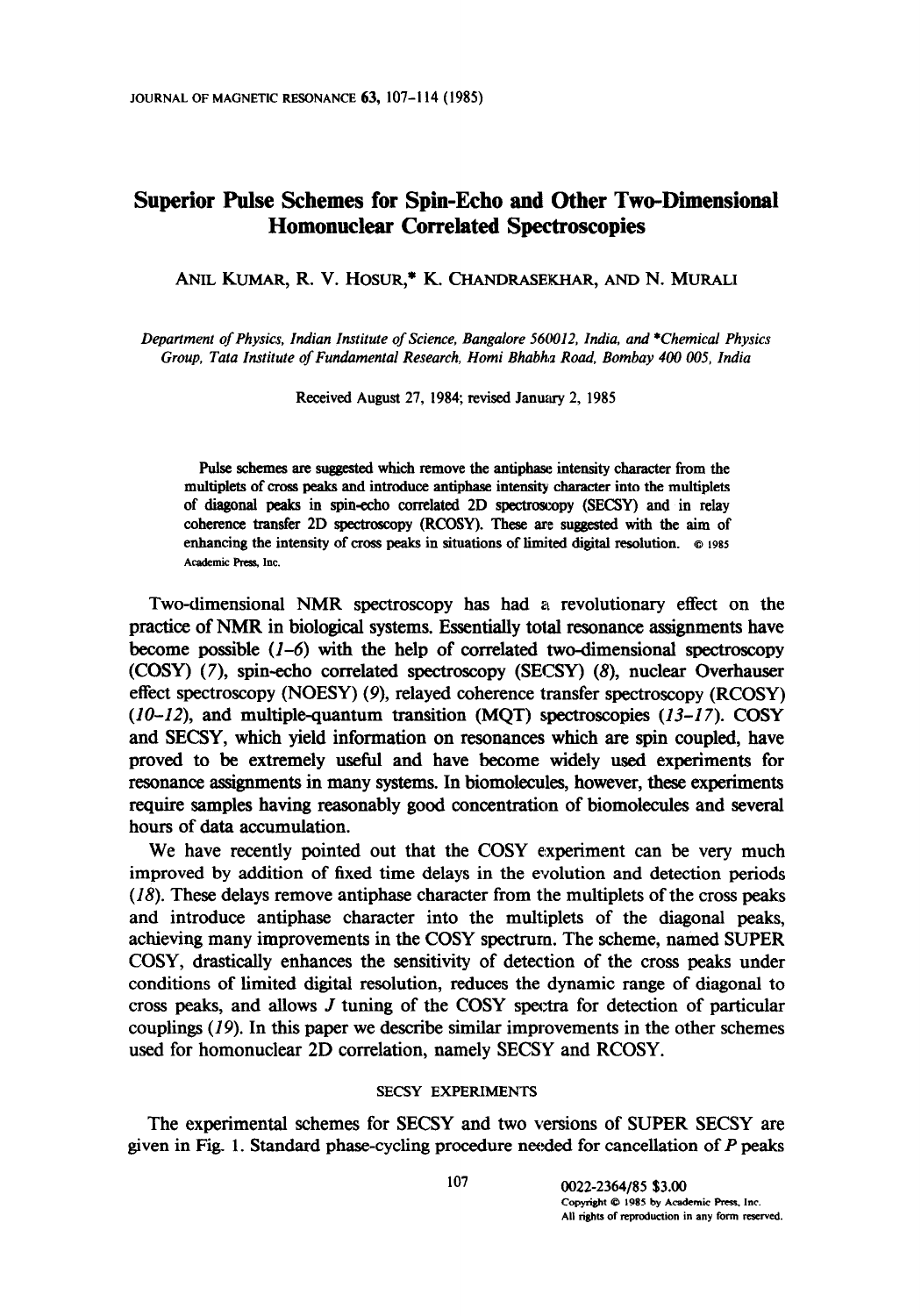

FIG. 1. The pulse schemes for (a) SECSY, (b) SUPER SECSY1, and (c) SUPER SECSY2 along with their schematic spectra for an AX spin system in  $(a')$ ,  $(b')$ , and  $(c')$ , respectively. In  $(a')$ ,  $(b')$ , and  $(c')$ , each circle is of equal absolute intensity with 6lled symbols representing negative intensity.

(viz., x, x, +; x, y, -) (20, p. 217) is adopted in each case. Using the product operator formalism of Sorensen et al. (21) the density operators in SECSY, SUPER SECSY 1, and SUPER SECSY2 have been calculated for two weakly coupled spins k and l (each spin  $\frac{1}{2}$ ) and are given below.

SECSY. The observable part of the density operator at the beginning of period  $t_2$ , after coaddition of the two phase cycled experiments for cancellation of P peaks, is given by

$$
\sigma_4 = \frac{1}{2}(I_{ky} + I_{ly})(1 + \cos(\frac{1}{2}Jt_1)) - (I_{kx}I_{lz} + I_{lx}I_{kz})\sin(\frac{1}{2}Jt_1) + \frac{1}{2}(I_{kz} - \frac{1}{2})[I_{ly}\cos(\Omega_1t_1) + I_{lx}\sin(\Omega_1t_1)] - \frac{1}{2}(I_{kz} + \frac{1}{2})[I_{ly}\cos(\Omega_2t_1) + I_{lx}\sin(\Omega_2t_1)] + \frac{1}{2}I_{lx}\sin(\frac{1}{2}(\Omega_k - \Omega_l)t_1] + \frac{1}{2}I_{ly}\cos[\frac{1}{2}(\Omega_k - \Omega_l)t_1] + \frac{1}{2}(I_{lz} - \frac{1}{2})[I_{ky}\cos(\Omega_2t_1) - I_{kx}\sin(\Omega_2t_1)] - \frac{1}{2}(I_{lz} + \frac{1}{2})[I_{kj}\cos(\Omega_1t_1) - I_{kx}\sin(\Omega_1t_1)] - \frac{1}{2}I_{kx}\sin[\frac{1}{2}(\Omega_k - \Omega_l)t_1] + \frac{1}{2}I_{kv}\cos[\frac{1}{2}(\Omega_k - \Omega_l)t_1]
$$
[1]

where

$$
\Omega_1 = \frac{1}{2}((\Omega_k - \Omega_l) + J)
$$
  

$$
\Omega_2 = \frac{1}{2}((\Omega_k - \Omega_l) - J).
$$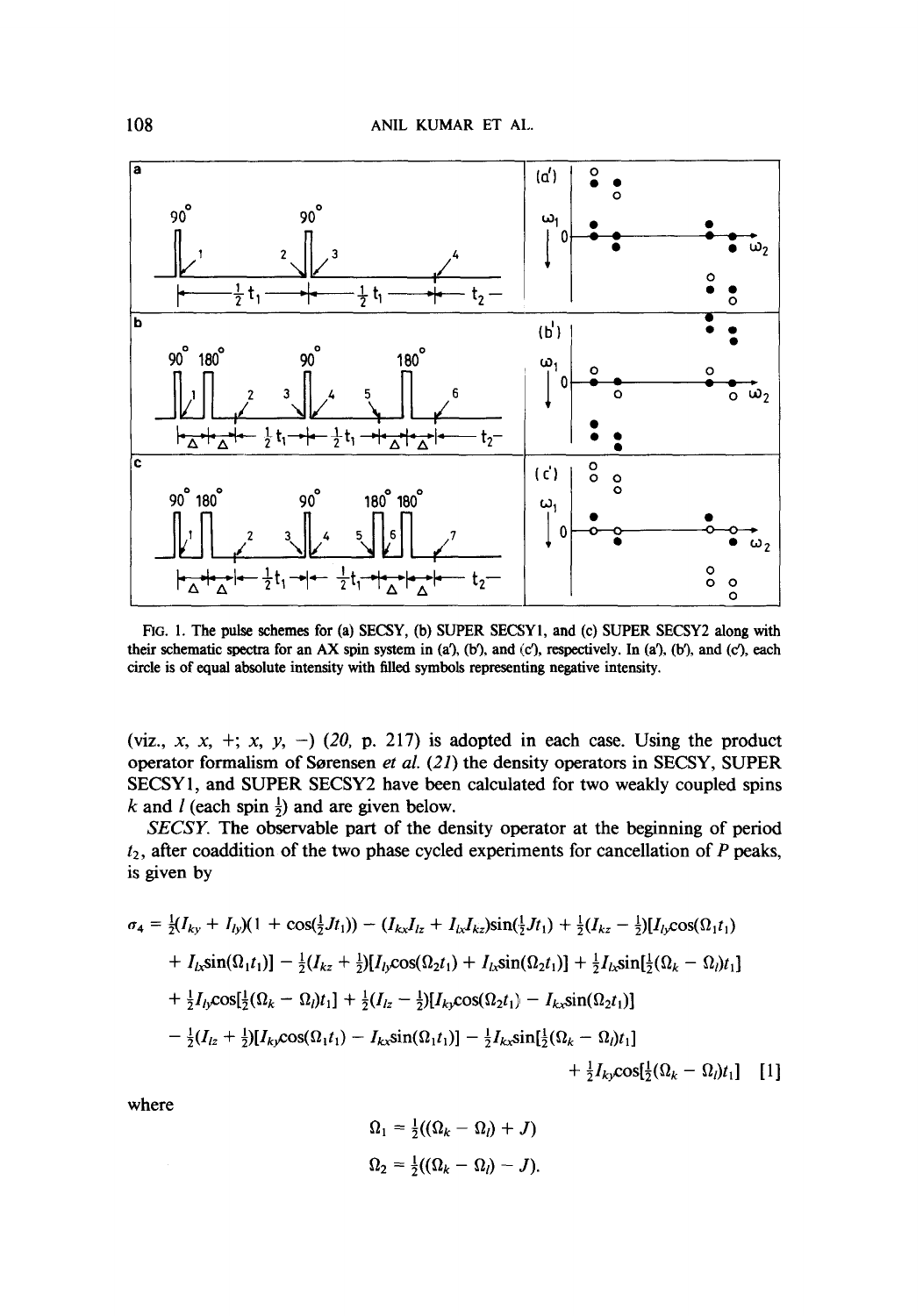The terms containing  $I_{1x}$  and  $I_{1y}$  give peaks at  $\omega_2 = \Omega_l \pm \frac{1}{2}J$ , while the terms containing  $I_{kx}$  or  $I_{ky}$  give peaks at  $\omega_2 = \Omega_k \pm \frac{1}{2}J$ . The  $\omega_1$  frequencies of the various peaks are 0,  $(\pm \frac{1}{2}J)$ ,  $(\pm \frac{1}{2}(\Omega_k - \Omega_l))$ , and  $(\pm \frac{1}{2}(\Omega_k - \Omega_l) \pm \frac{1}{2}J)$ .

From the SECSY spectrum of AX, Fig. la', it is seen that the multiplets of diagonal and auto peaks at  $\omega_1 = 0$  and  $\pm \frac{1}{2}J$ , have in-phase character while the multiplets of cross peaks at  $[\pm \frac{1}{2}(\Omega_k - \Omega_l)]$  and  $[\pm \frac{1}{2}(\Omega_k - \Omega_l) \pm \frac{1}{2}J]$  have antiphase character. This results in a SECSY spectrum of an AX spin system, under limited digital resolution, of the type shown in Fig. 2a. From this spectrum it is seen that the diagonal peaks are quite large and the cross peaks are quite small in intensity, due to cancellation of antiphase components of the cross peaks. This is typically what is obtained in the SECSY spectra of biomolecules (8).

SUPER SECSYl. The observable part of the density operator at the beginning of period  $t_2$ , for  $\Delta = 1/(4J)$  (Fig. 1b), and after coaddition of two phase-cycled experiments for cancellation of  $P$  peaks, is given by

$$
\sigma_6 = \frac{1}{2}(I_{ky} + I_{ly})(1 - \cos(\frac{1}{2}Jt_1)) + (I_{kx}I_{lz} + I_{lx}I_{kz})\sin(\frac{1}{2}Jt_1) + \frac{1}{2}(I_{kz} + \frac{1}{2})[I_{ly}\cos(\Omega_1 t_1) - I_{lx}\sin(\Omega_1 t_1)] - \frac{1}{2}(I_{kz} - \frac{1}{2})[I_{ly}\cos(\Omega_2 t_1) - I_{lx}\sin(\Omega_2 t_1)] - \frac{1}{2}I_{lx}\sin(\frac{1}{2}(\Omega_k - \Omega_l)t_1] + \frac{1}{2}I_{ly}\cos(\frac{1}{2}(\Omega_k - \Omega_l)t_1] + \frac{1}{2}(I_{lz} + \frac{1}{2})[I_{ky}\cos(\Omega_2 t_1) + I_{kx}\sin(\Omega_2 t_1)] - \frac{1}{2}(I_{lz} - \frac{1}{2})[I_{ky}\cos(\Omega_1 t_1) + I_{kx}\sin(\Omega_1 t_1)] + \frac{1}{2}I_{kx}\sin(\frac{1}{2}(\Omega_k - \Omega_l)t_1] + \frac{1}{2}I_{ky}\cos(\frac{1}{2}(\Omega_k - \Omega_l)t_1].
$$
 [2]

This scheme results in antiphase character in multiplets of the diagonal and auto peaks and in-phase character in the multiplets of the cross peaks, Fig. lb'. The experimental spectrum of Fig. 2b, obtained under conditions identical to the spectrum of Fig. 2a, shows the dramatic improvement in the intensities of the cross peaks and a reduction in the intensities of the diagonal peaks. It is clear that this is a far improved spectrum and points to the power of' the proposed method. Increase in the intensity of cross peaks reduces the signal averaging time required for obtaining a 2D SECSY spectrum or allows use of lower sample concentrations. Reduction in intensity of diagonal and the choice of appropriate delay  $\Delta$  allows optimization of the SECSY spectrum for a particular long or short-range coupling.

The crosspeaks in the SECSY spectra obtained from this scheme appear at 45<sup>°</sup> angle from the  $\omega_2$  axis, Figs. 1b' and 2b, as opposed to the 135° angle in conventional SECSY, Figs. la' and 2a. While this in itself presents no limitation in the interpretation of the cross peaks, it is possible to obtain the  $135^\circ$  tilted spectrum using the following scheme of SUPER SECSY2. The multiplets within the cross peaks and the diagonal peaks appear with a tilt of 135" in all the three schemes (Figs. 1 and 2).

SUPER SECSY2. From this scheme, Fig. 1c in which an extra  $180^\circ$  pulse has been added at the end of period  $t_1$ , the observable part of the density operator at the beginning of period  $t_2$ , after coaddition of two phase-cycled experiments for cancellation of P peaks, and for  $\Delta = 1/(4J)$ , is given by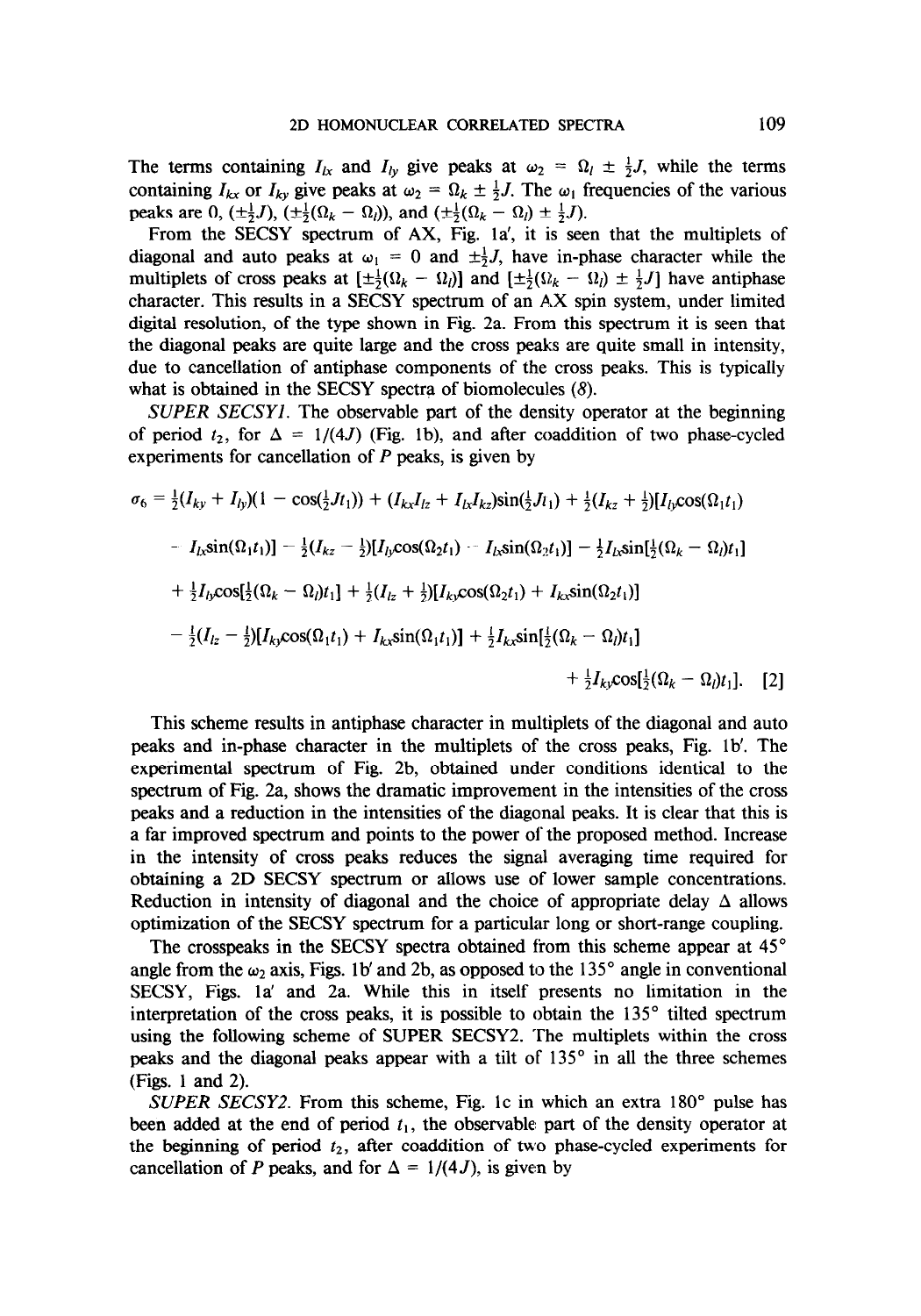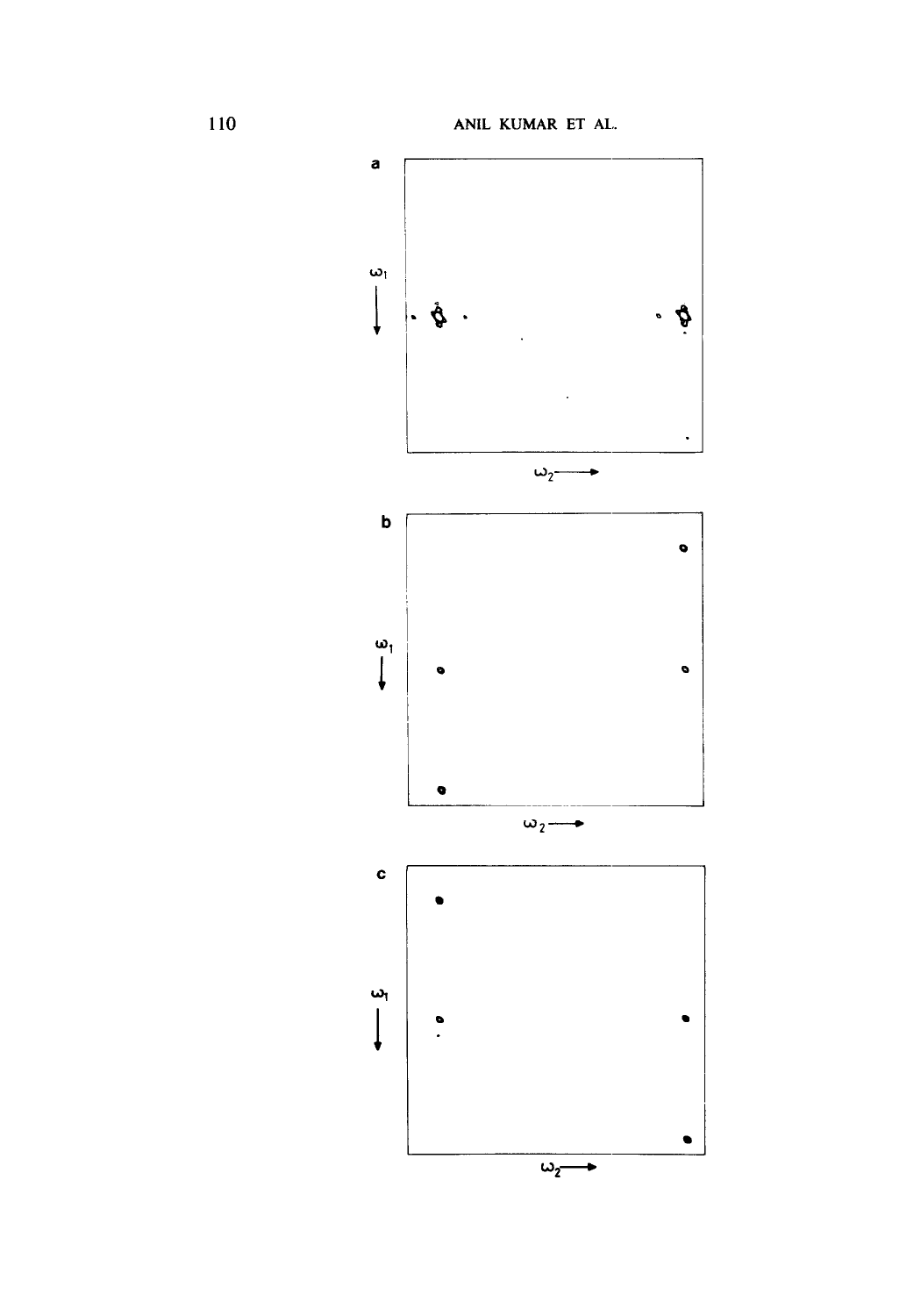$$
\sigma_7 = -\frac{1}{2}(I_{ky} + I_{ly})(1 - \cos(\frac{1}{2}Jt_1)) - (I_{kx}I_{lz} + I_{lx}I_{kz})\sin(\frac{1}{2}Jt_1) + \frac{1}{2}(I_{kz} - \frac{1}{2})[I_{ly}\cos(\Omega_1t_1) + I_{lx}\sin(\Omega_1t_1)] - \frac{1}{2}(I_{kz} + \frac{1}{2})[I_{ly}\cos(\Omega_2t_1) + I_{lx}\sin(\Omega_2t_1)] - \frac{1}{2}I_{lx}\sin[\frac{1}{2}(\Omega_k - \Omega_l)t_1] - \frac{1}{2}I_{ly}\cos[\frac{1}{2}(\Omega_k - \Omega_l)t_1] + \frac{1}{2}(I_{lz} - \frac{1}{2})[I_{ky}\cos(\Omega_2t_1) - I_{kx}\sin(\Omega_2t_1)] - \frac{1}{2}(I_{lz} + \frac{1}{2})[I_{ky}\cos(\Omega_1t_1) - I_{kx}\sin(\Omega_1t_1)] + \frac{1}{2}I_{kx}\sin[\frac{1}{2}(\Omega_k - \Omega_l)t_1] - \frac{1}{2}I_{ky}\cos[\frac{1}{2}(\Omega_k - \Omega_l)t_1].
$$
 [3]

The resulting spectra, Figs. lc' and 2c, have the look of the conventional SECSY and the improvements of SUPER SECSY.

Dipeptide Lys-Phe. Portions of SECSY and the SIJPER SECSY2 spectra of the dipeptide Lys-Phe are given in Fig. 3, and show the improvements in the SECSY spectra. The diagonal peaks are very much reduced in intensity and several cross peaks have intensities larger than the corresponding diagonal peaks. Assignments of some of the resonances are also indicated in Fig.  $3$  ( $22$ ).

#### RELAYED COSY EXPERIMENTS

RCOSY. The aim of relayed coherence transfer experiment, Fig. 4a, is to obtain cross peaks between uncoupled spins  $k$  and  $m$ , via their mutual couplings to a third spin *l*. The portion of the density operator which describes such a cross peak is, at the beginning of period  $t_2$ , given by (21):

$$
\sigma_5^{(k\rightarrow l\rightarrow m)} = -2I_{lz}I_{my}\sin(\Omega_k t_1)\sin(\frac{1}{2}(J_{kl}t_1))\sin(J_{kl}\tau)\sin(J_{lm}\tau). \tag{4}
$$

This term describes a cross-peak multiplet at  $\omega_1 = \Omega_k$  and  $\omega_2 = \Omega_m$  with antiphase doublet structure in both dimensions and with an amplitude determined by the function  $sin(J_{kl}\tau)sin(J_{lm}\tau)$ .

The experimental scheme for SUPER RCOSY is shown in Fig. 4b, and the relevant part of the density operator at the beginning of period  $t_2$ , for  $\Delta_1 = 1/(4J_{kl})$ and  $\Delta_2 = 1/(4J_{lm})$  is given by

$$
\sigma_7^{(k-1-m)} = I_{mx} \sin(\Omega_k t_1) \cos(\frac{1}{2}(J_{kl}t_1)) \sin(J_{kl}\tau) \sin(J_{lm}\tau)
$$
 [5]

which has in-phase multiplet structure in both dimensions. However, the cross peak at  $\omega_1 = \Omega_m$  and  $\omega_2 = \Omega_k$  requires  $\Delta_1 = 1/(4J_{lm})$  and  $\Delta_2 = 1/(4J_{kl})$  for in-phase multiplet structure in both dimensions. For simultaneous improvement of both cross peaks an intermediate value for  $\Delta_1$  and  $\Delta_2$  may be used.

### **DISCUSSION**

In all the SUPER schemes mentioned in this paper, as well as in earlier communications of SUPER COSY (18, 19), the 180° pulses in the middle of  $\Delta$ 

FIG. 2. Absolute intensity experimental 2D spectra of nonexchangeable protons of uracil dissolved in D<sub>2</sub>O forming an AX spin system with  $J = 8.0$  Hz and  $\delta = 1.75$  ppm; (a) SECSY, (b) SUPER SECSY1, and (c) SUPER SECSY2. The matrix used for time domain data in each case was  $256 \times 512$  yielding a digital resolution of 4.7 Hz/point in  $\omega_1$  and 5.85 Hz/point in  $\omega_2$  domains. The delay parameter  $\Delta = 31$ ms was used in (b) and (c). The accumulation time in all the three cases was identical and equal to  $\sim$ 30 min. Quadrature detection with quadrature phase and cancellation of P and axial peaks (20) was used in each case. However, for (c), the receiver phase was cycled such that the data was alternately added and subtracted. The spectra were recorded on a Bruker AM-500 spectrometer.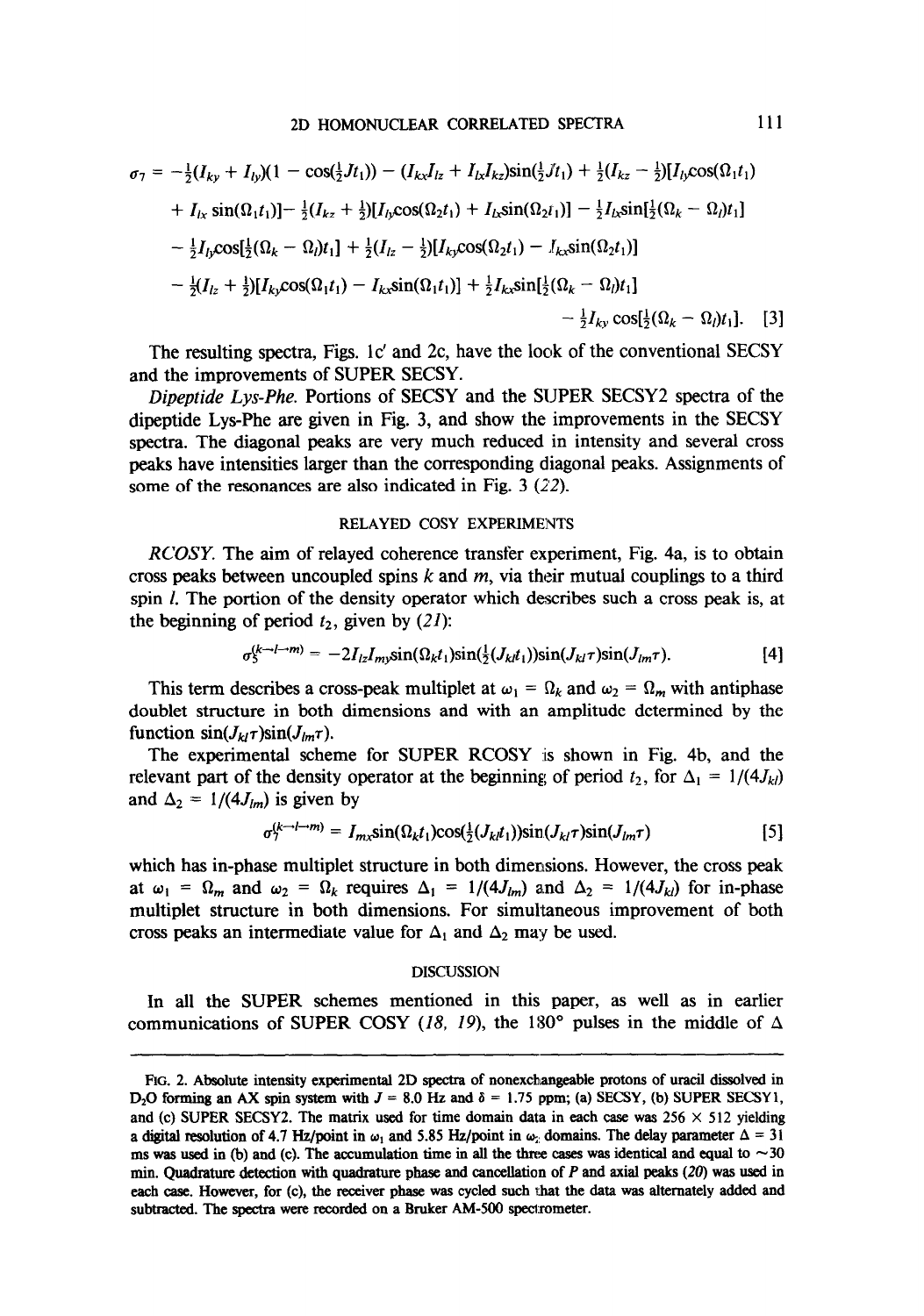

FIG. 3. Portions of (a) SECSY and (b) SUPER SECSY2 absolute intensity spectra of dipeptide Lys-Phe recorded under identical data accumulation and processing conditions. Data matrix used for time domain data was 128  $\times$  512 (512 in  $t_2$  domain) and 256  $\times$  512 for 2D Fourier transformation, yielding a digital resolution of 15.9 Hz/point in both  $\omega_1$  and  $\omega_2$  dimensions. The delay parameter  $\Delta = 40$  ms, was used in (b). Some of the resonance assignments are indicated at the top.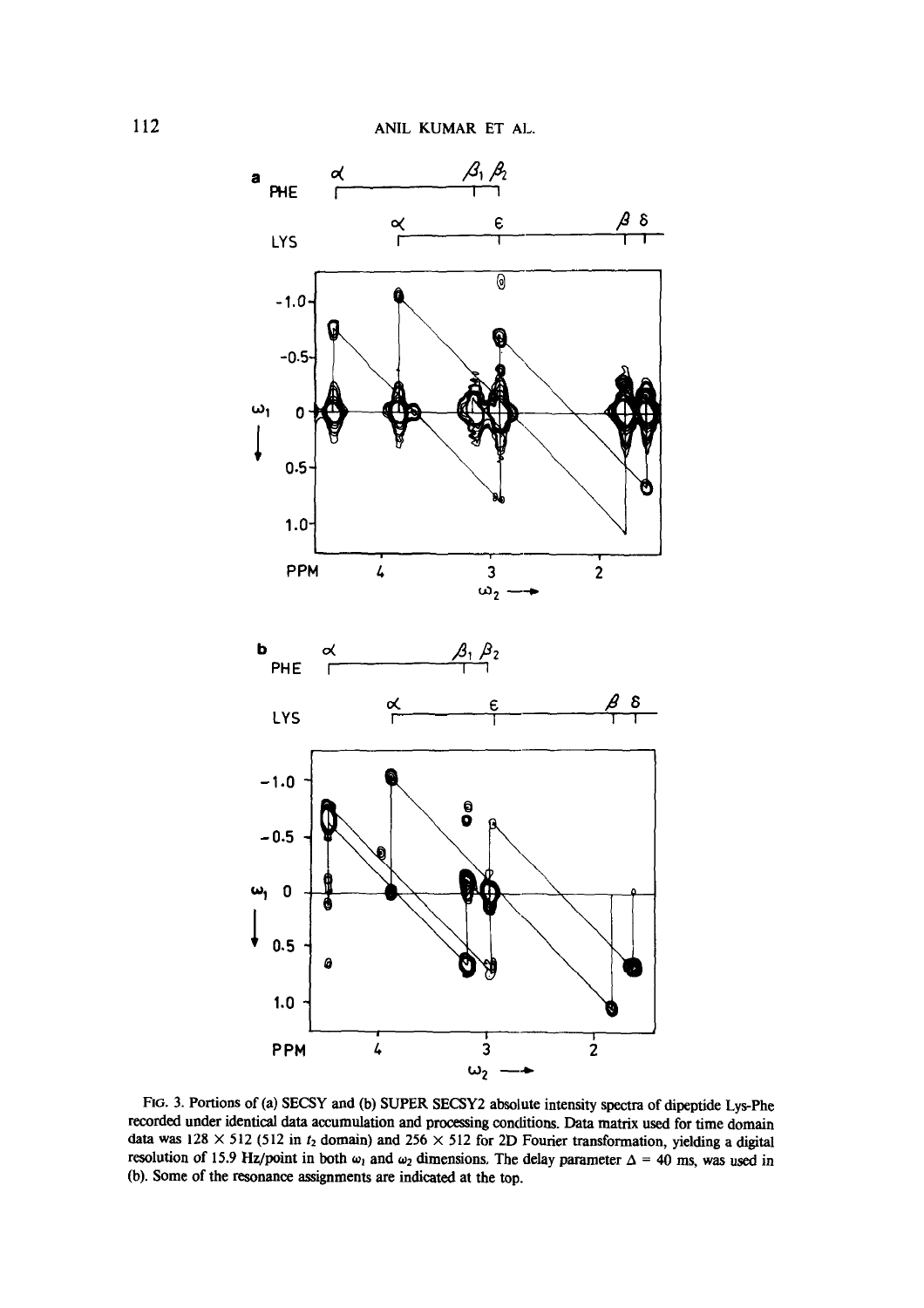

FIG. 4. The pulse schemes for (a) RCOSY and (b) SUPER RCOSY.

delays, make the SUPER schemes independent of frequency offsets. Elimination of these 180" pulses, will still bring the multiplets of each cross peak in-phase and diagonal peaks antiphase, but will lead to a frequency dependent absolute phase of each peak. When 2D spectra are desired in absolute-intensity mode, these additional 180 $^{\circ}$  pulses can be eliminated, retaining the  $\Delta$  delays.

A common limitation of all the SUPER schemes is that during the  $\Delta$  delay periods there is a certain loss of magnetization due to transverse relaxation,  $T_2$ . This may, in some cases, require use of  $\Delta$  smaller than optimum for in-phase multiplet structure.

In summary, the SUPER SECSY and SUPER RCOSY schemes achieve several improvements over conventional schemes under limited digital resolution conditions, such as in bilogical systems. The main advantages are better cross-peak intensities, reducing the accumulation time or sample concentration; reducing diagonal peak intensities, allowing detection of cross peaks near to the diagonal; and  $J$  tuning of correlated spectroscopy.

#### ACKNOWLEDGMENTS

The use of facilities of the 500 MHz FI' NMR National Faciity at Tata Institute of Fundamental Research, Bombay, is gratefully acknowledged. This work is supported by the Department of Science and Technology, India.

#### REFERENCES

- 1. G. WAGNER AND K. WÜTHRICH, J. Mol. Biol. 155, 347 (1982).
- 2. G. WIDER, K. H. LEE, AND K. WOTHRICH, J. Mol. Biol. 155, 367 (1982).
- 3. A. S. ARSENIEV, G. WIDER, F. J. JOUBERT, AND K. WUTHRICH, J. Mol. Biol. 159, 323 (1982).
- 4. R. V. HOSUR, G. WIDER, AND K. WUTHRICH, Eur. J. Biochem. 130,497 (1983).
- 5. E. R. P. ZUIDERWEG, R. KAFTEIN, AND K. WUTHRICH, Proc:. Natl. Acud. Sci. USA 80, 5837 (1983).
- 6. M. ALBERT THOMAS, B. N. NARASINGA RAO, P. BALARAM, AND ANIL KUMAR, Current Sci. 53, 225 (1984).